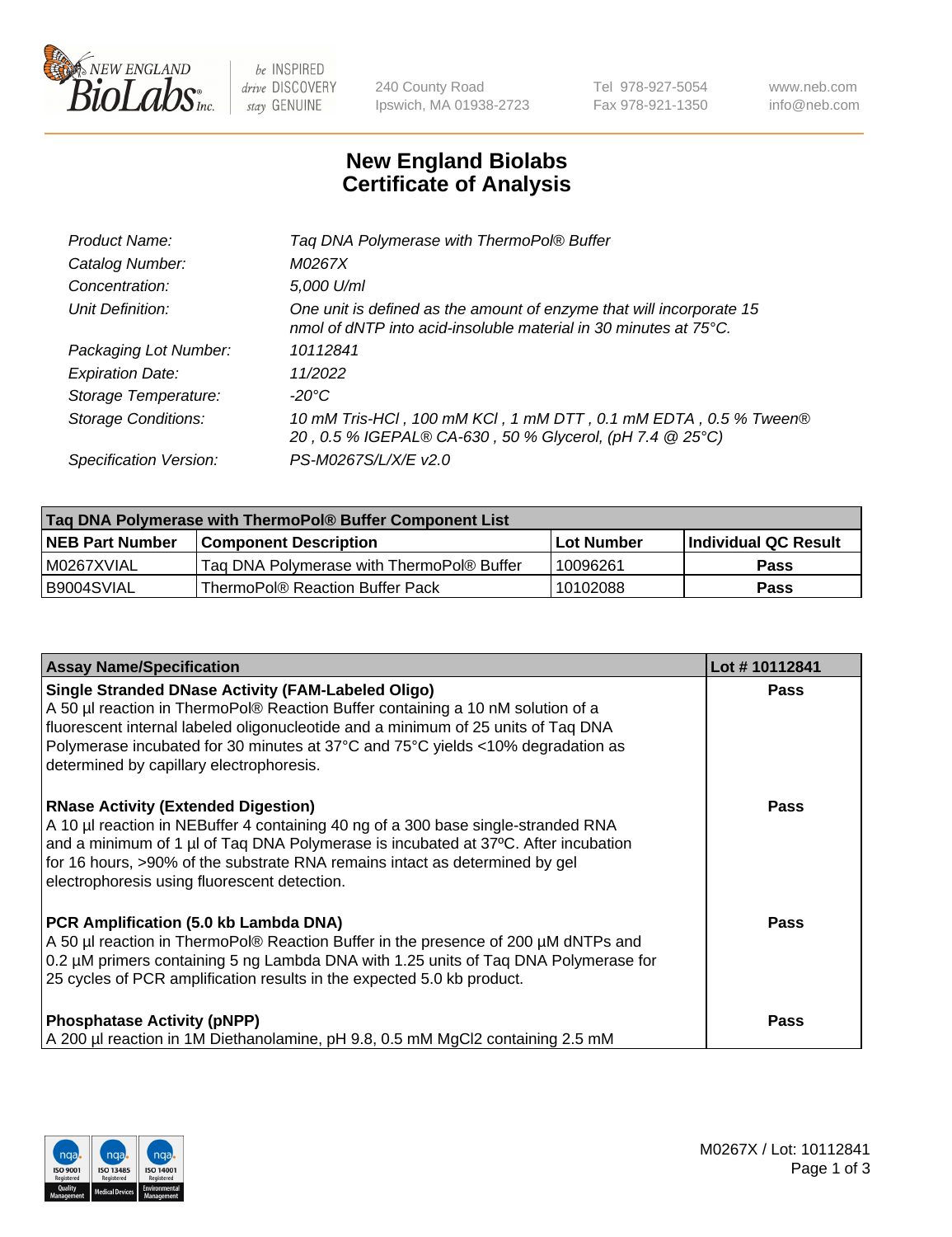

be INSPIRED drive DISCOVERY stay GENUINE

240 County Road Ipswich, MA 01938-2723 Tel 978-927-5054 Fax 978-921-1350

www.neb.com info@neb.com

| <b>Assay Name/Specification</b>                                                                                                                                                                                                                                                                                                                                                                               | Lot #10112841 |
|---------------------------------------------------------------------------------------------------------------------------------------------------------------------------------------------------------------------------------------------------------------------------------------------------------------------------------------------------------------------------------------------------------------|---------------|
| p-Nitrophenyl Phosphate (pNPP) and a minimum of 100 units Taq DNA Polymerase<br>incubated for 4 hours at 37°C yields <0.0001 unit of alkaline phosphatase activity<br>as determined by spectrophotometric analysis.                                                                                                                                                                                           |               |
| <b>Non-Specific DNase Activity (16 Hour)</b><br>A 50 µl reaction in NEBuffer 2 containing 1 µg of T3 or T7 DNA in addition to a<br>reaction containing Lambda-HindIII DNA and a minimum of 5 units of Taq DNA<br>Polymerase incubated for 16 hours at 37°C results in a DNA pattern free of<br>detectable nuclease degradation as determined by agarose gel electrophoresis.                                  | Pass          |
| <b>Endonuclease Activity (Nicking)</b><br>A 50 µl reaction in ThermoPol® Reaction Buffer containing 1 µg of supercoiled<br>PhiX174 DNA and a minimum of 20 units of Taq DNA Polymerase incubated for 4 hours at<br>37°C and 75°C results in <10% conversion to the nicked form as determined by agarose<br>gel electrophoresis.                                                                               | Pass          |
| qPCR DNA Contamination (E. coli Genomic)<br>A minimum of 5 units of Taq DNA Polymerase is screened for the presence of E. coli<br>genomic DNA using SYBR® Green qPCR with primers specific for the E. coli 16S rRNA<br>locus. Results are quantified using a standard curve generated from purified E. coli<br>genomic DNA. The measured level of E. coli genomic DNA contamination is ≤ 1 E. coli<br>genome. | Pass          |
| <b>Protein Purity Assay (SDS-PAGE)</b><br>Taq DNA Polymerase is ≥ 99% pure as determined by SDS-PAGE analysis using Coomassie<br>Blue detection.                                                                                                                                                                                                                                                              | Pass          |

This product has been tested and shown to be in compliance with all specifications.

One or more products referenced in this document may be covered by a 3rd-party trademark. Please visit <www.neb.com/trademarks>for additional information.